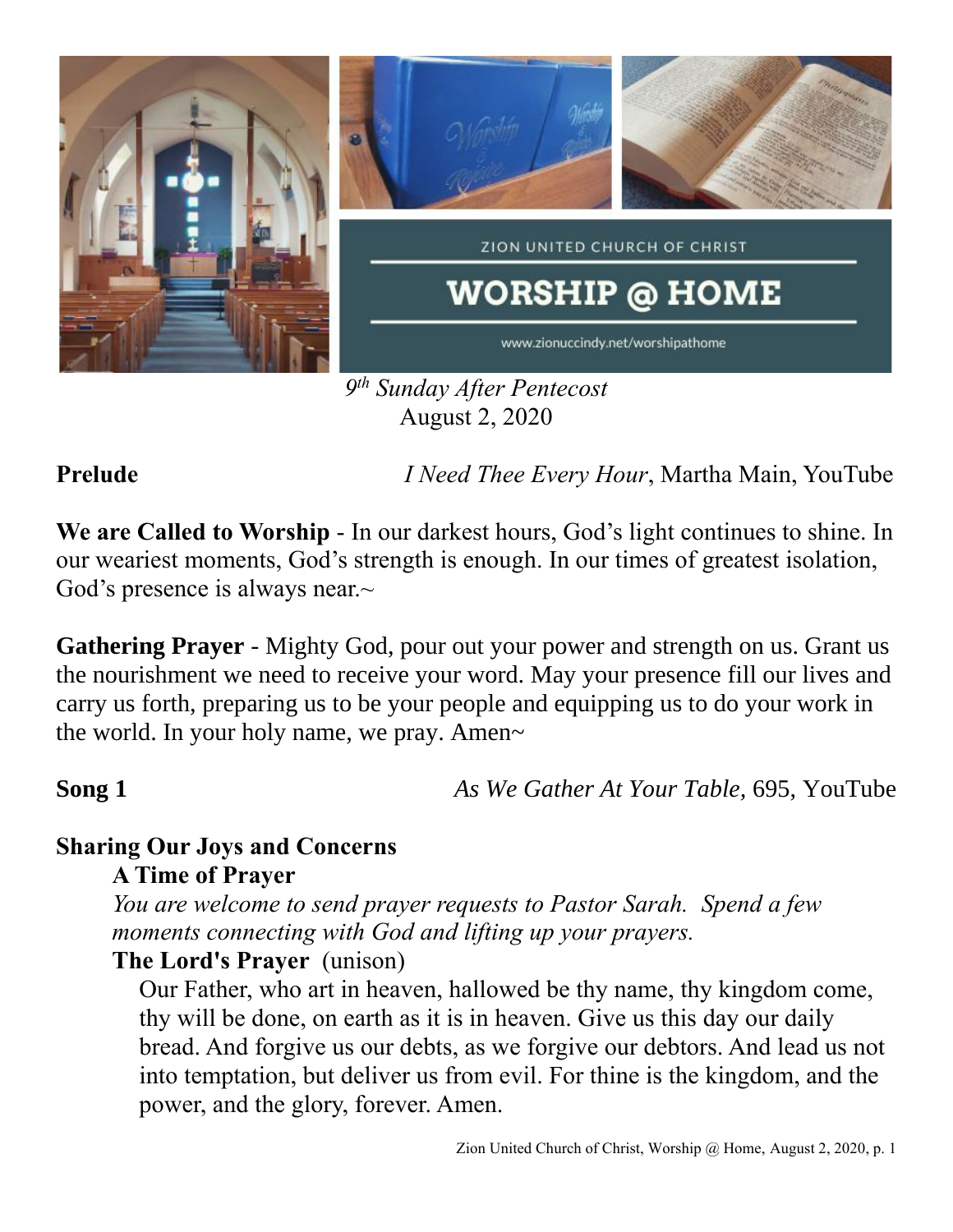**Special Music** *He Touched Me*, Martha Main, YouTube

### **We Hear God's Word** Matthew 14:31-21

13 Now when Jesus heard this, he withdrew from there in a boat to a deserted place by himself. But when the crowds heard it, they followed him on foot from the towns. <sup>14</sup>When he went ashore, he saw a great crowd; and he had compassion for them and cured their sick. <sup>15</sup>When it was evening, the disciples came to him and said, 'This is a deserted place, and the hour is now late; send the crowds away so that they may go into the villages and buy food for themselves.' <sup>16</sup>Jesus said to them, 'They need not go away; you give them something to eat.' <sup>17</sup>They replied, 'We have nothing here but five loaves and two fish.' <sup>18</sup>And he said, 'Bring them here to me.' <sup>19</sup>Then he ordered the crowds to sit down on the grass. Taking the five loaves and the two fish, he looked up to heaven, and blessed and broke the loaves, and gave them to the disciples, and the disciples gave them to the crowds.  $20$ And all ate and were filled; and they took up what was left over of the broken pieces, twelve baskets full. <sup>21</sup>And those who ate were about five thousand men, besides women and children.

**Meditation** *Wilderness Table*

### **We Respond to God's Word with Our Giving Offertory**

Friends, we may not be together in person today as we worship, but the ministry of our church goes on. During this time when we are apart, we are still in need financial support for our ministry.

You're invited to take out your checkbook in these moments. As you write out your offering, be prayerful with each letter and number. In times such as these, when money becomes tight and our economy is under strain, God invites us to be generous and give what we can. These are gifts we freely give, as we are able and as we are called.

We ask that you please mail in your offerings to our office.

Zion United Church of Christ 8916 E. Troy Ave. Indianapolis, IN 46239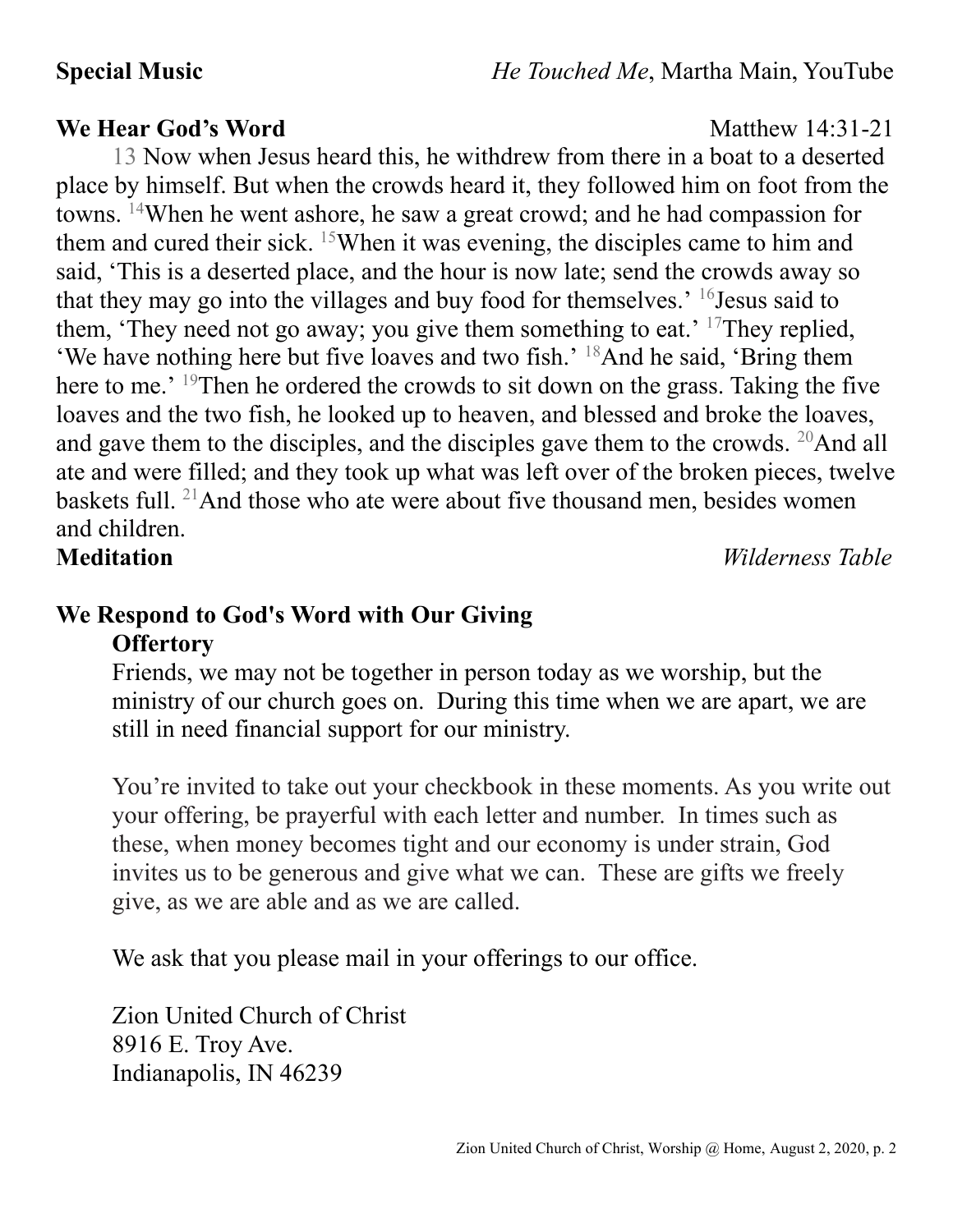You can now submit your offerings on our website through a secure PayPal donation button. Please know that PayPal receives a 2.2% processing fee and a \$0.30 transaction charge. You are able to set up reoccurring, monthly payments. Check it out on our website at www.zionuccindy.net/donate.

**\*The Doxology** (Please sing the version that is most meaningful to you)

*Version 1 Praise God from whom all blessings flow; Praise him all creatures here below; Praise him above, ye heavenly host: Praise Father, Son, and Holy Ghost. Amen.*

*Version 2 Praise God from whom all blessings flow; Praise God all creatures here below; Praise God for all that love has done; Creator, Christ, and Spirit One. Amen.* 

**\*We Give Thanks** (unison) – As you blessed bread and fish on a Galilean shore, bless and transform these gifts into abundant blessings for those is need; bless and guide our ministries into avenues for your mercy and grace. In your blessed name, we pray. Amen.~

## **We Gather at the Table**

**Song 2** *We Come as Guests Invited*, 702, YouTube



**Set Your Place at the Table**—Communion was first celebrated in the homes of those in the early church. Friends and family would gather together to pray, singing songs, and break bread. We carry on that tradition today. Whatever you have on hand to celebrate communion will work just fine, because this ancient ritual is not about what we use for this meal or where we partake of it. Instead, it is about the act of remembrance. So gather around the table, prepare your place, and remember that Christ is in our midst.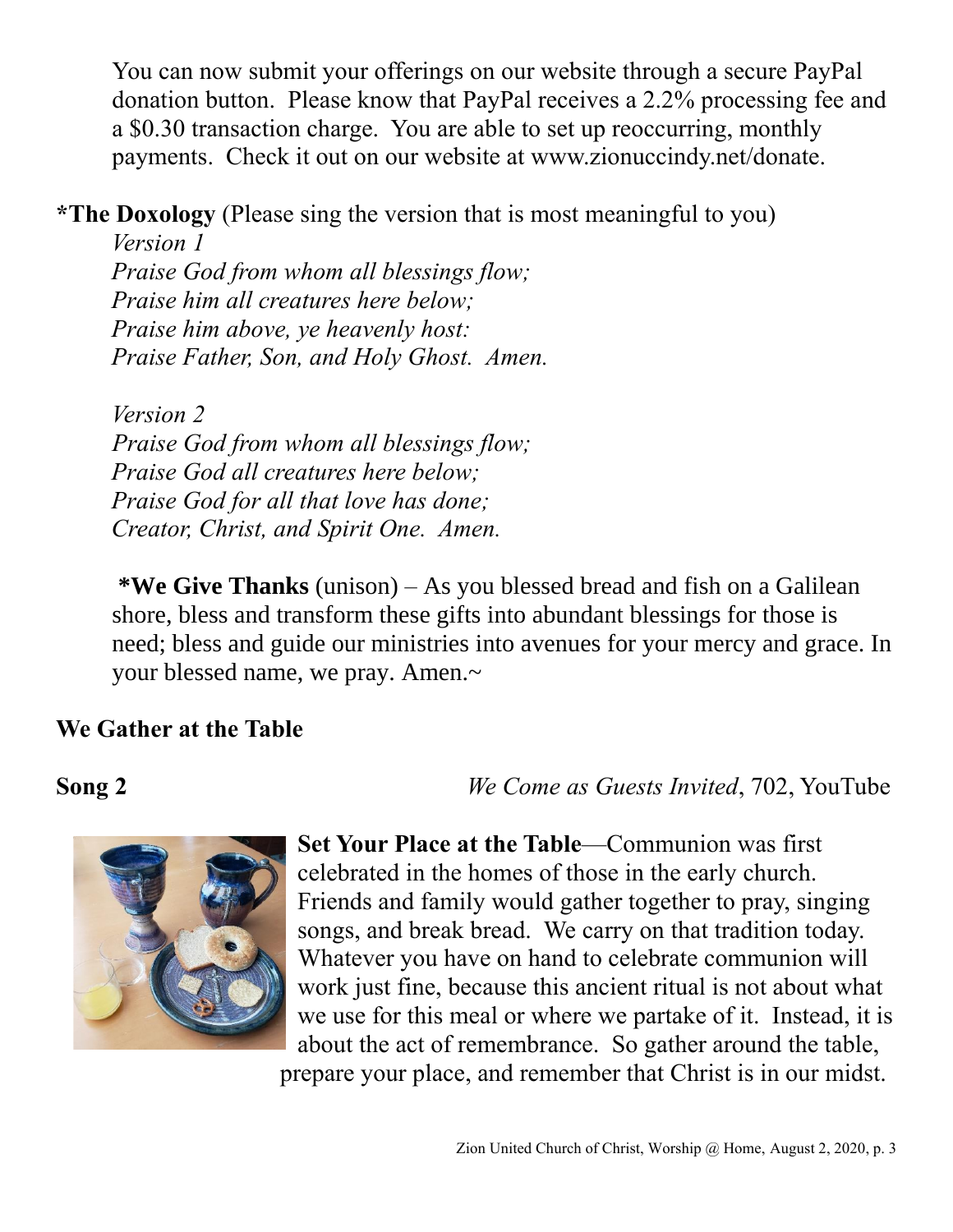**Our Invitation--** As Jesus welcomed the thousands to share in a feast created from a few loaves and some fish, Christ welcomes us now to this abundant feast of holy communion, where we are fed with God's grace and love.~

**The Words of Institution**—On the night when Jesus was to be betrayed, he gathered with his friends in that upper room to celebrate the Passover meal, a meal of remembrance of the liberation of God's people from slavery in Egypt. After the meal was over, Jesus took the bread that was left, broke it, blessed it, and said, "Take and eat, this is my body broken for you." In the same way, he took the cup, the fruit of the vine, and pouring it out he said, "This is the cup of the new covenant, my blood shed for you and the forgiveness of sins. As often as you eat this bread and drink this cup, remember me." Today, we remember Christ's body broken for us and blood shed for us that we might know more fully of God's unending love. As we prepare to receive this holy meal, let us ready our hearts by confessing our sins to God. Together let us pray. +

**Our Confession** (unison)— Come to us, Holy One, even in our times of resistance. Work within and through us, even when we wrestle with doubt and despair. Enlighten and guide us, even in our darkest hours. Bless us and call us by name, even when we reject your presence. Hold us and love us, even when we try to run away. When we feel beat down by the world, and are weary with fatigue and sorrow, nourish us with your mercy and your grace. Fill us with your love, that we may go forth with confidence and faith. In your mighty name, we pray. Amen.  $\sim$ 

**Assurance of Grace—** God's strength is enough. Christ's forgiveness is sure. Through God's strength and Christ's grace, we are blessed, loved, and made whole. Thanks be to God. Amen.~

**Blessing Our Meal—** Pour out your Holy Spirit on us, that we might know your blessing and receive your grace. Pour out your Holy Spirit on these gifts of the table. May they nourish us as bread that never ends and as living water that always satisfies. By your Spirit, make us one with Christ, one with each other, and one in ministry to the world, until Christ comes again in final victory, and we feast at the heavenly banquet. Through Jesus Christ and the Holy Spirit, all honor and glory is yours, almighty God, now and forevermore. Amen.~